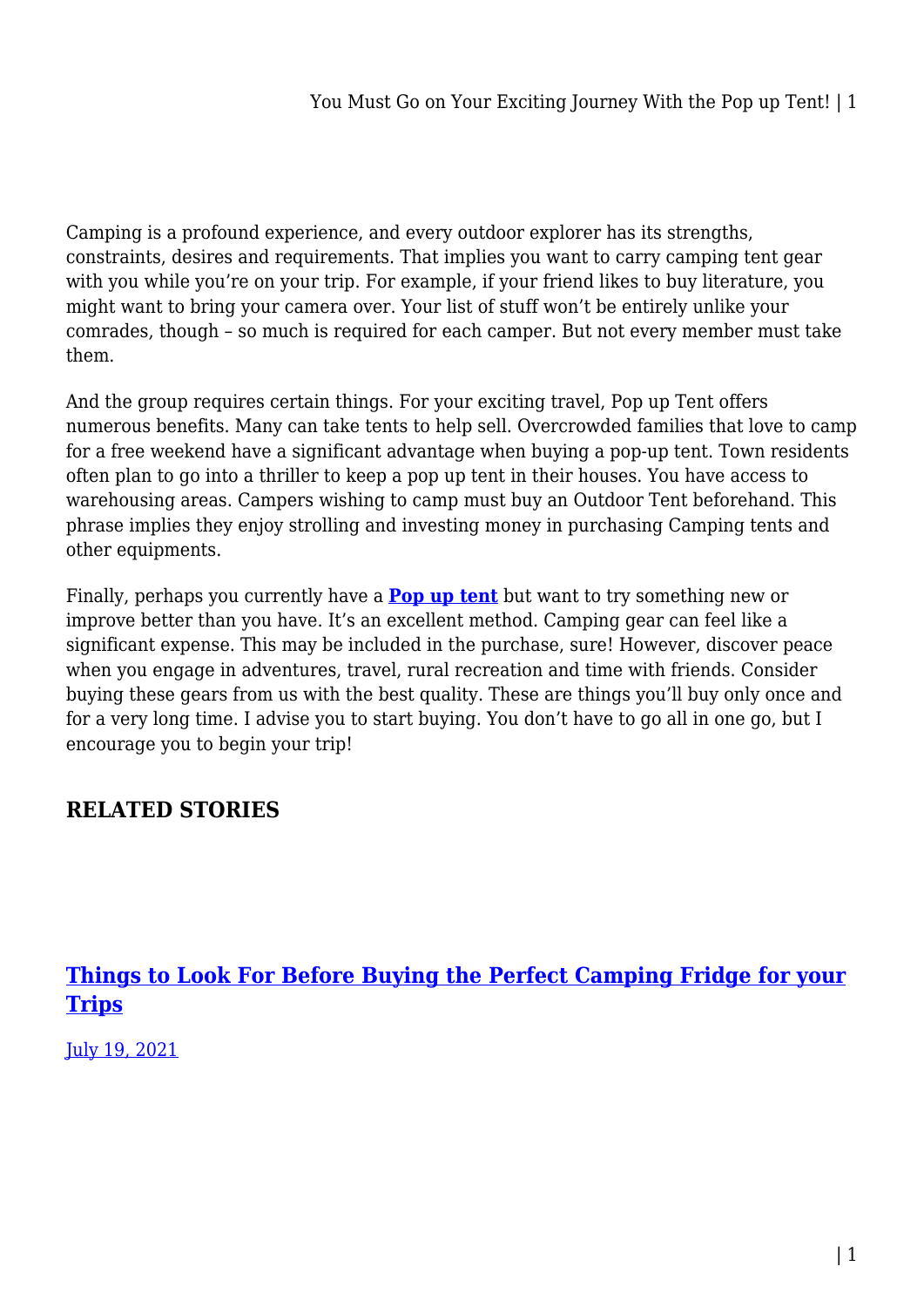## **[Benefits of Buying Outdoor Swing Chair](https://campinglifeaustralia.com.au/benefits-of-buying-outdoor-swing-chair/)**

[July 21, 2021](https://campinglifeaustralia.com.au/benefits-of-buying-outdoor-swing-chair/)

# **The Benefits of a Pop Up tent With You:**



One of the benefits is the possession of a pop up tent. But this equipment offers numerous advantages for a camper. Read all of the following advantages, which will allow you to determine whether you want to buy a pop up tent for yourself and your family.

# **Camping Tents Protects you While you are Sleeping:**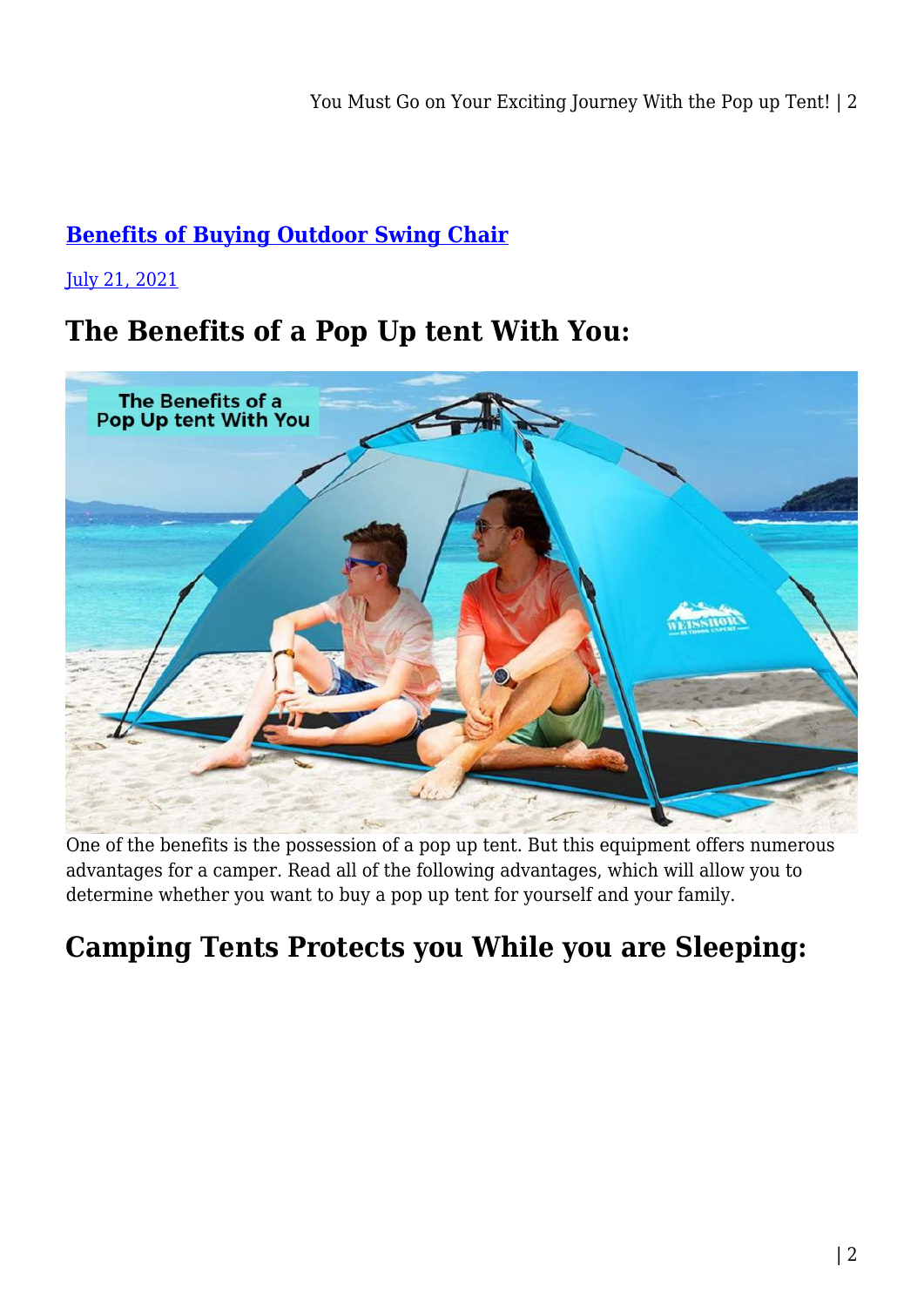

The importance of the pop up tent is enormous in the beautiful setting since it gives a sanctuary for a safe day. You may select one for yourself or locate other great options that are suitable for other people. You will be sheltered from the wind, rain and heat if you utilize the pop up tent appropriately during your journey.

One of the key features is a pop up tent. We offer campers the pop up tent since it's easy to erect, so that you can pick between three or five alternatives. Due to their lightweight structure and greater element resistance, pop up tents obtain a higher price.

Campsite comfortably: you typically have to sleep on the ground if you have a pop up tent. You may still feel sticks and stones hanging in your back, even if you are using a sheet. Camping gear might be pretty unpleasant and make a good night's sleep more difficult. Fortunately, if you utilize this equipment, you will have no such difficulties. They are intended for sleeping and fitness.

In addition to excellent tents for sale to suit sleeping arrangements, it would be great if you had a sleeping sack. You may not initially perceive it, but it is crucial. If you lie on the ground, you will realize the value of this campground equipment. You are ready to go comfortably the next day. Some even prefer to place a Pop up Tent and covered luggage. The benefit of a camp is that Pop up tents may relocate anywhere you choose throughout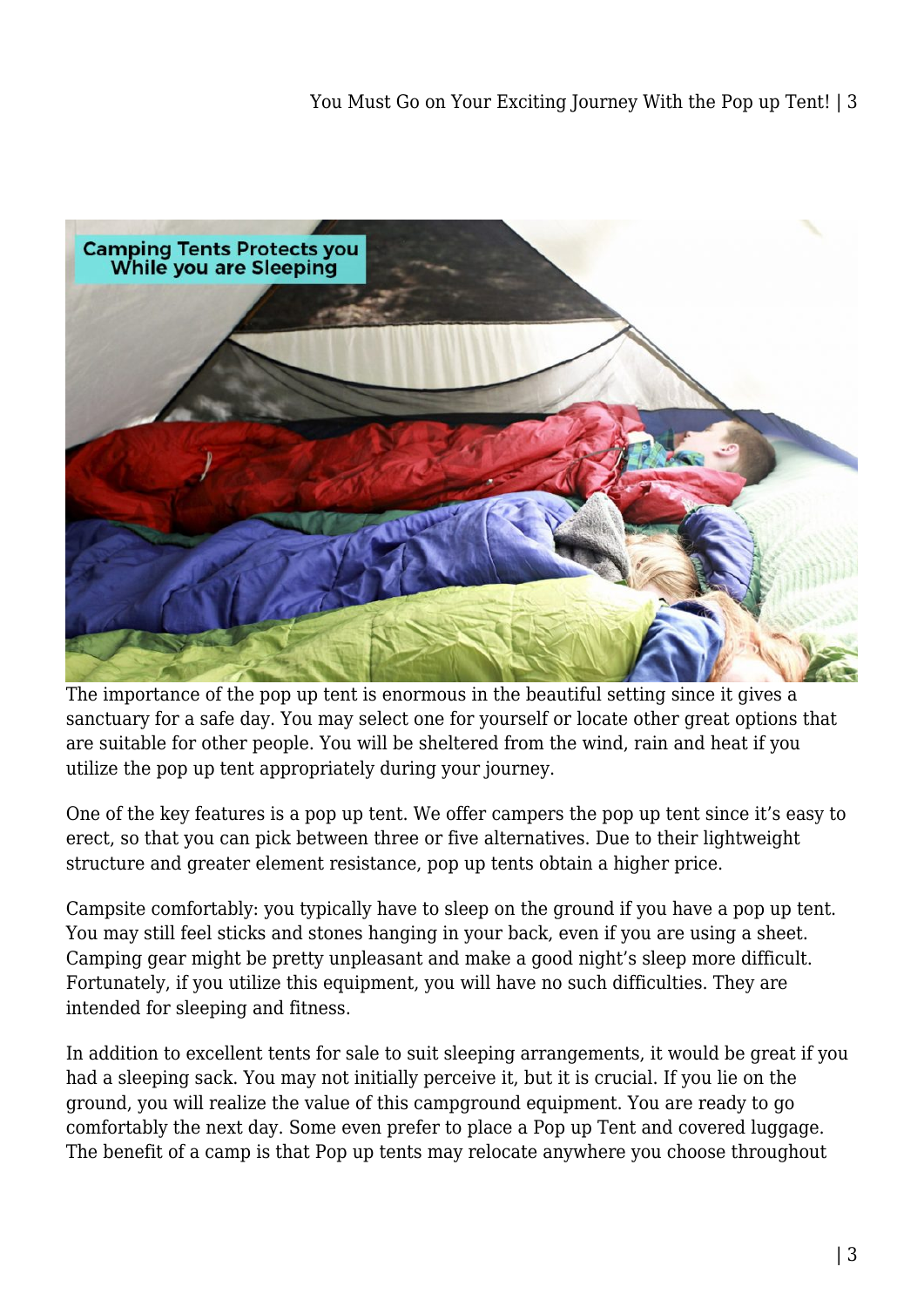your travel. Easily transportable: The significant advantage of a campsite! You could load your other Pop up tent in each bag, but you can carry it all with a Pop Up tent in one box.

#### **Camping Tents are Fit For your Journey:**



Pop up tent helps you keep an organized camping tent when it's another beautiful thing on your trip. You would soon find your area quite confused if you tried to unload all the gears in your pop up tent. If your non-essential equipment is not used, you would have gathered if you had supported the Pop-up tent and removed the rest of your camper. It also lets you maintain the individual Camping gear organized in your backpack to know exactly where certain things are needed.

 For example, you might want your first-aid box to be in your tent so that you can find the item here in an emergency. You may be sure that you know where specific gears are when you travel in circumstances. When you travel to your family, you plan and think sufficiently. Relax and make sure all tents for sale take into account. Tents for sale, decreases time as the pop up tent does not require packing or cleaning. That implies, not everywhere is your problem, all the dust.